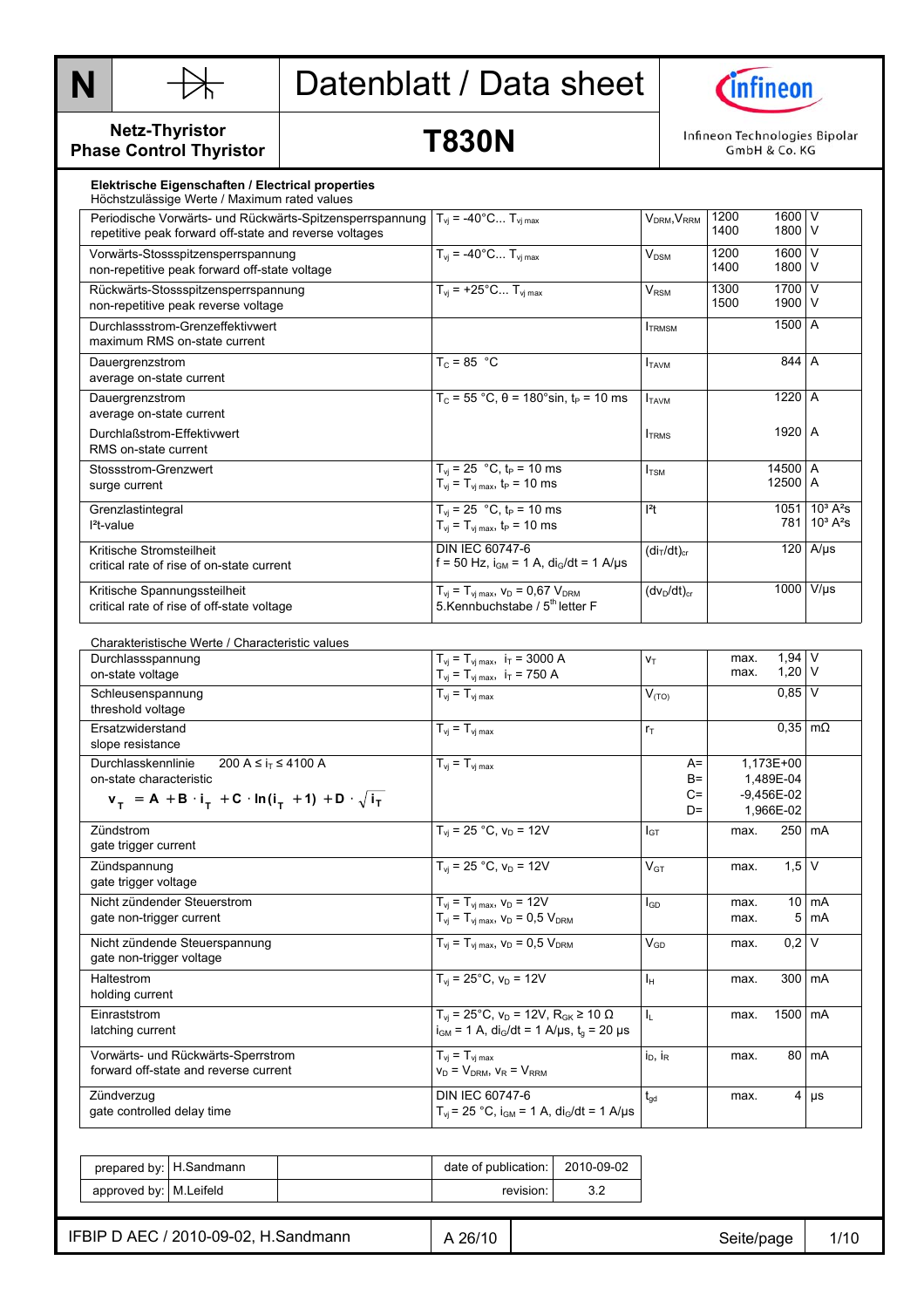



#### **Netz-Thyristor Phase Control Thyristor**

## **T830N**

Infineon Technologies Bipolar GmbH & Co. KG

#### **Elektrische Eigenschaften / Electrical properties**  Charakteristische Werte / Characteristic values

| Freiwerdezeit<br>circuit commutated turn-off time | $T_{vi}$ = $T_{vi \, max}$ , $T_{TM}$ = $T_{TAVM}$<br>$v_{\text{RM}}$ = 100 V, $v_{\text{DM}}$ = 0,67 V <sub>DRM</sub><br>$dv_D/dt = 20 \text{ V/}\mu\text{s}$ , $-di_T/dt = 10 \text{ A/}\mu\text{s}$ | typ. | 250 | us |
|---------------------------------------------------|--------------------------------------------------------------------------------------------------------------------------------------------------------------------------------------------------------|------|-----|----|
|                                                   | 4. Kennbuchstabe / 4 <sup>th</sup> letter O                                                                                                                                                            |      |     |    |

| Thermische Eigenschaften / Thermal properties |                                            |                     |      |                  |               |
|-----------------------------------------------|--------------------------------------------|---------------------|------|------------------|---------------|
| Innerer Wärmewiderstand                       | Kühlfläche / cooling surface               | $R_{thJC}$          |      |                  |               |
| thermal resistance, junction to case          | beidseitig / two-sided, $\theta$ = 180°sin |                     | max. | 0,030 °C/W       |               |
|                                               | beidseitig / two-sided, DC                 |                     | max. | 0,029            | °C/W          |
|                                               | Anode / anode, $\theta$ = 180°sin          |                     | max. | 0,051            | $\degree$ C/W |
|                                               | Anode / anode, DC                          |                     | max. | 0,050            | °C/W          |
|                                               | Kathode / cathode, $\theta$ = 180°sin      |                     | max. | 0,071            | °C/W          |
|                                               | Kathode / cathode, DC                      |                     | max. | 0.070            | °C/W          |
| Übergangs-Wärmewiderstand                     | Kühlfläche / cooling surface               | $R_{thCH}$          |      |                  |               |
| thermal resistance, case to heatsink          | beidseitig / two-sides                     |                     | max. | 0,005            | $\degree$ C/W |
|                                               | einseitig / single-sides                   |                     | max. | 0,010            | °C/W          |
| Höchstzulässige Sperrschichttemperatur        |                                            | $T_{\text{vi max}}$ |      | 125 <sub>1</sub> | °С            |
| maximum junction temperature                  |                                            |                     |      |                  |               |
| Betriebstemperatur                            |                                            | $T_{cop}$           |      | $-40+125$        | °€            |
| operating temperature                         |                                            |                     |      |                  |               |
| Lagertemperatur                               |                                            | $T_{\text{stg}}$    |      | $-40. + 150$     | °C            |
| storage temperature                           |                                            |                     |      |                  |               |
|                                               |                                            |                     |      |                  |               |

#### **Mechanische Eigenschaften / Mechanical properties**  Gehäuse, siehe Anlage case, see annex Seite 3 page 3 Si-Element mit Druckkontakt Si-pellet with pressure contact Anpresskraft clamping force F 9...18 kN **Steueranschlüsse** control terminals Gate (flat) Gate (round, based on AMP 60598) Kathode / cathode A 2,8x0,5 Ø 1,5 A 4,8x0,5 mm mm mm Gewicht weight G typ. 160 g Kriechstrecke creepage distance 5 mm **Schwingfestigkeit** vibration resistance  $f = 50$  Hz  $f = 50$  m/s<sup>2</sup>

| 2010-09-02<br>$\,$ . D AEC $^{\prime}$ $^{\prime}$<br>IFBIP<br>H.Sandmann | 26/10 | Seite/page<br>ີ | 2/10<br>$\mathbf{r}$ |
|---------------------------------------------------------------------------|-------|-----------------|----------------------|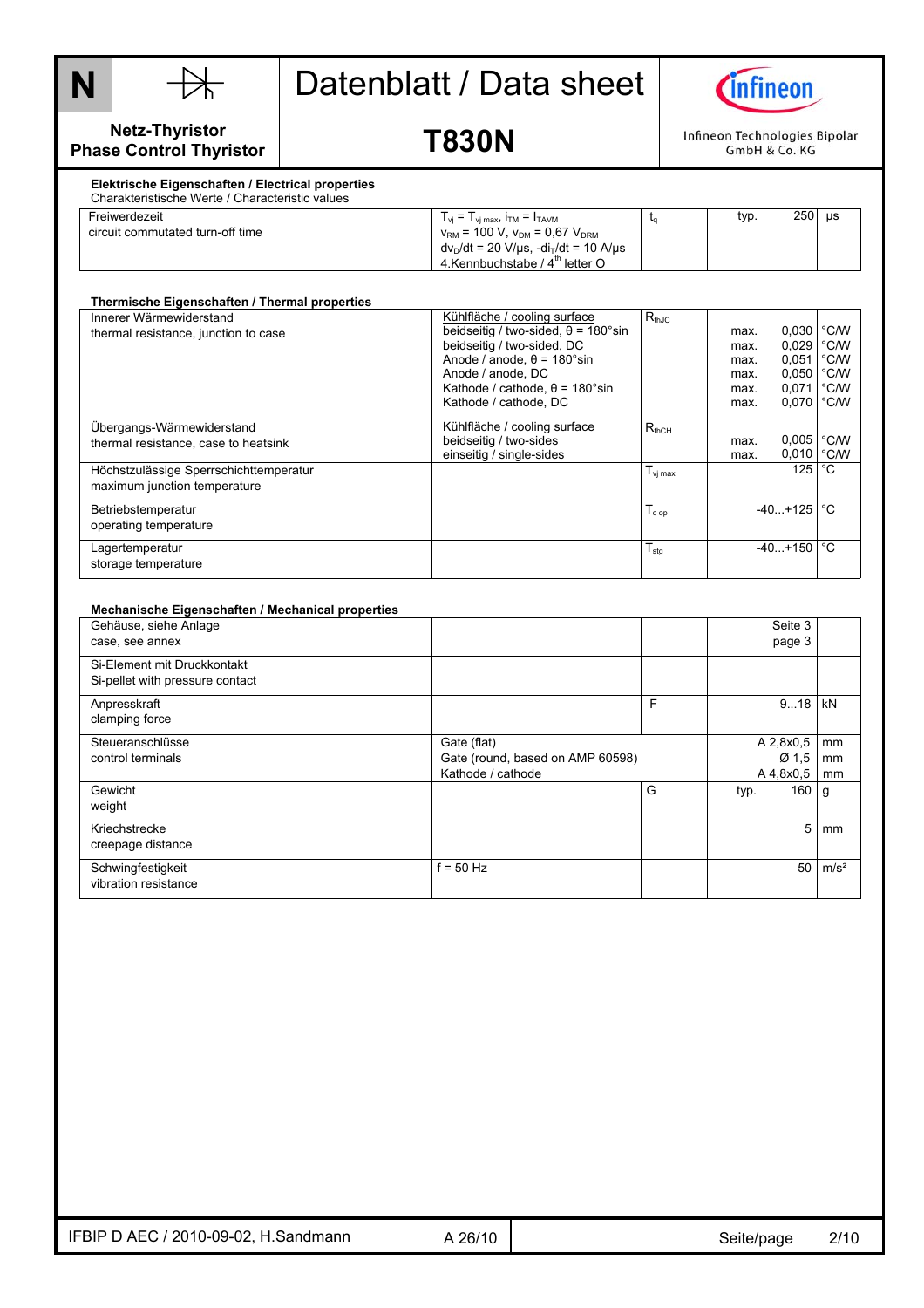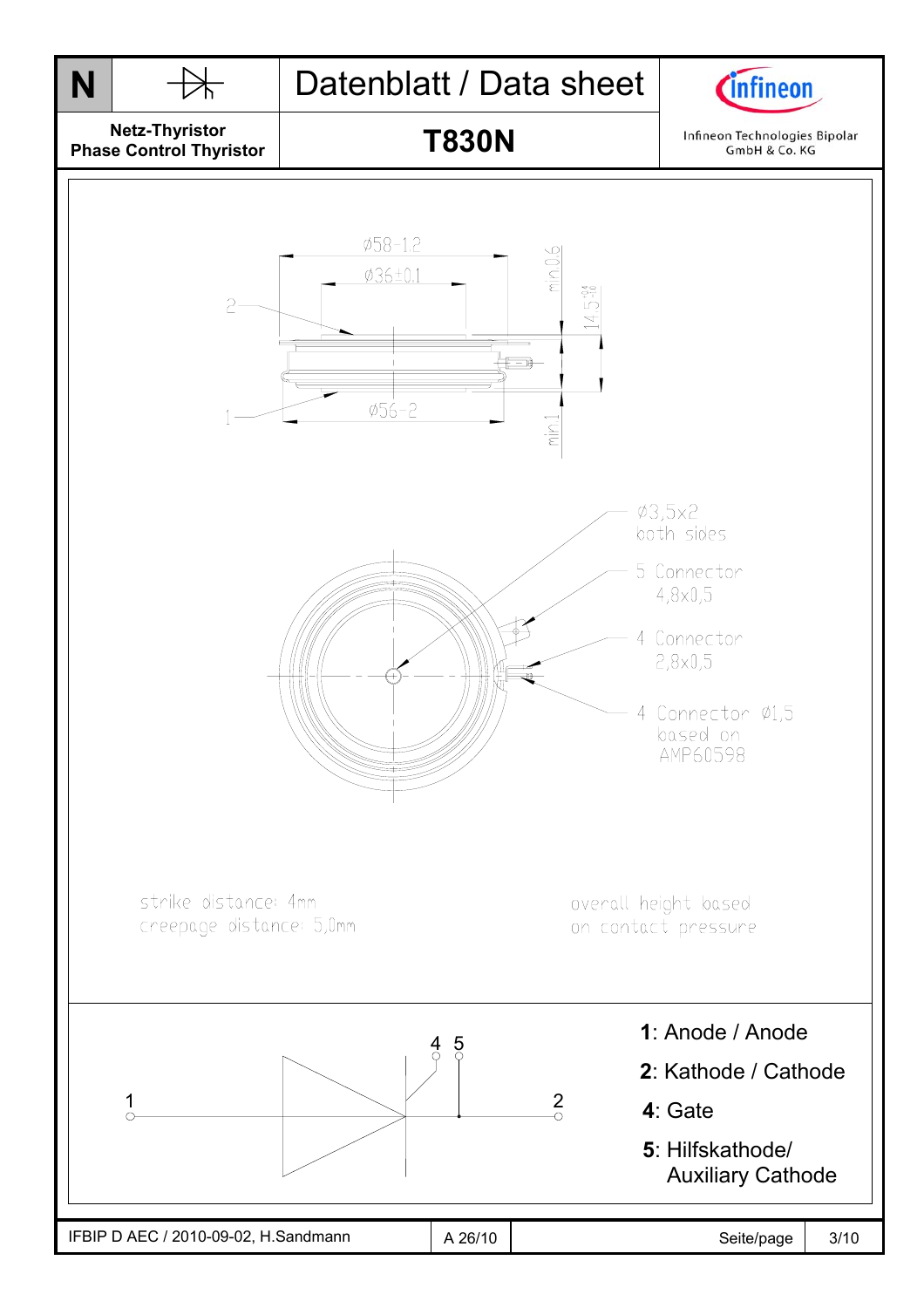



**Netz-Thyristor Phase Control Thyristor** 

### **T830N**

Infineon Technologies Bipolar GmbH & Co. KG

| Analytische Elemente des transienten Wärmewiderstandes Z $_{th,lc}$ für DC<br>Analytical elements of transient thermal impedance Z th.Jc for DC |                         |         |         |         |        |         |   |   |
|-------------------------------------------------------------------------------------------------------------------------------------------------|-------------------------|---------|---------|---------|--------|---------|---|---|
| Kühlung /<br>Cooling                                                                                                                            | Pos. n                  |         | 2       | 3       | 4      | 5       | 6 | 7 |
| beidseitig<br>two-sided                                                                                                                         | $R_{\text{thn}}$ [°C/W] | 0,00086 | 0,00144 | 0,00180 | 0,009  | 0,0159  |   |   |
|                                                                                                                                                 | $\tau_{n}$ [s]          | 0,00018 | 0,00166 | 0,00937 | 0.094  | 0,7960  |   |   |
| anodenseitig<br>anode-sided                                                                                                                     | $R_{\text{thn}}$ [°C/W] | 0.00100 | 0,00160 | 0.00180 | 0.0090 | 0.0366  |   |   |
|                                                                                                                                                 | $\tau_{n}$ [s]          | 0,00018 | 0,00166 | 0,00937 | 0,1504 | 1,0990  |   |   |
| kathodenseitig<br>cathode-sided                                                                                                                 | $R_{\text{thn}}$ [°C/W] | 0,00080 | 0,00140 | 0,00230 | 0,0097 | 0,05580 |   |   |
|                                                                                                                                                 | $\tau_{n}$ [s]          | 0,00018 | 0,00151 | 0,00887 | 0,2110 | 0.01341 |   |   |

n<sub>max</sub>

n=1 thJC  $=$   $\sum$   $R_{\text{thin}}$  | 1  $-$  e  $^{-}$   $\frac{1}{2}$  $Z_{thJC} = \sum_{\text{thn}} R_{\text{thn}} \left[ 1 - e^{-\frac{t}{\tau_c}} \right]$ 

Analytische Funktion / Analytical function:  $Z_{thJC} = \sum_{n=1}^{\infty} R_{thn} \left| 1 - e^{-\frac{1}{\zeta}} \right|$ 



**Transienter innerer Wärmewiderstand für DC / Transient thermal impedance for DC**   $Z_{thJC} = f(t)$ 

a - Anodenseitige Kühlung / Anode-sided cooling

b - Beidseitige Kühlung / Two-sided cooling

c - Kathodenseitige Kühlung / Cathode-sided cooling

| 2010-09-02<br>∴ ∆ – (<br>H.Sandmann<br>IFBIF I | 26/10 | SAITA.<br>/page | 4/10 |
|------------------------------------------------|-------|-----------------|------|
|                                                |       |                 |      |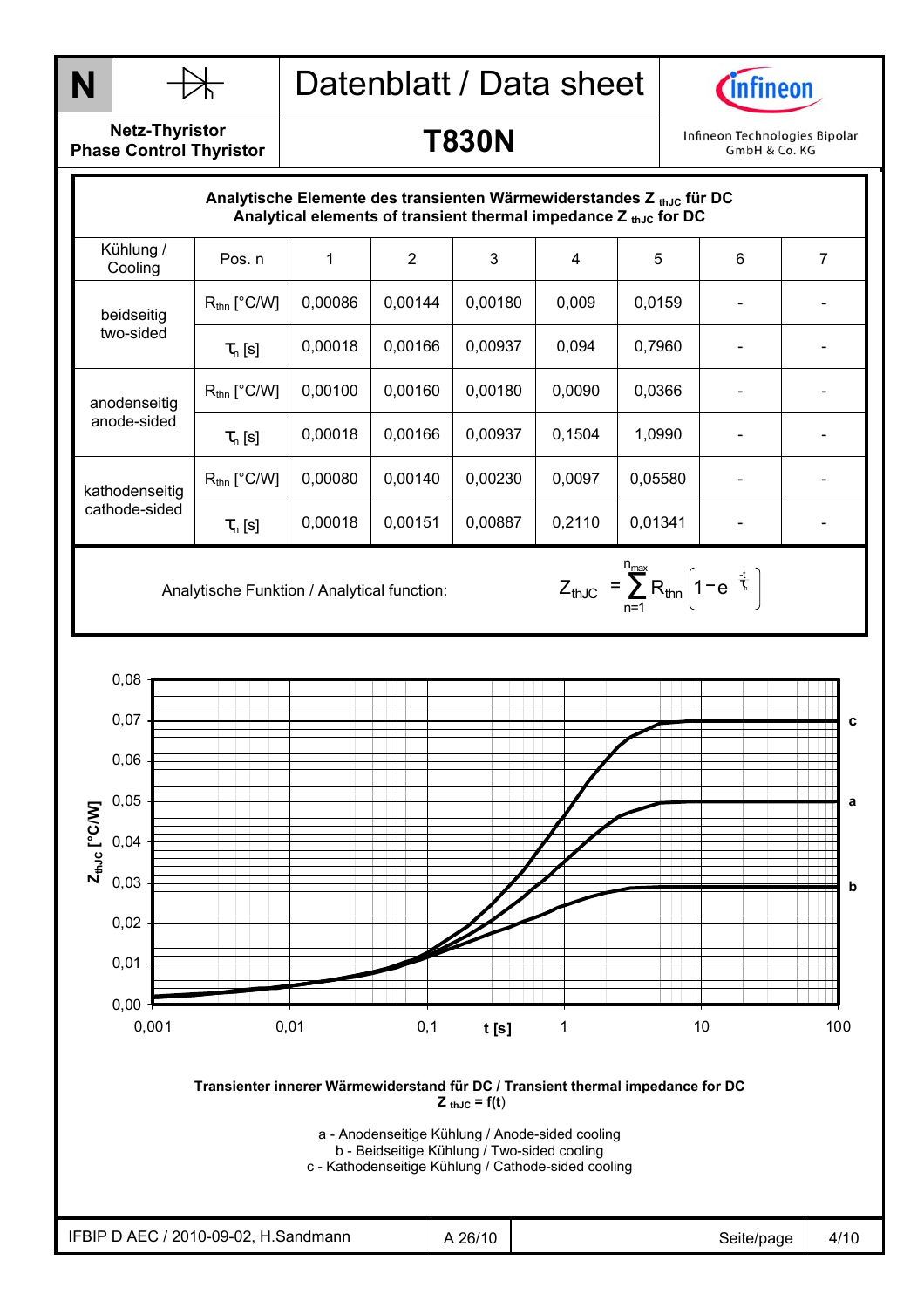



**Netz-Thyristor Phase Control Thyristor** 

#### **T830N**

Infineon Technologies Bipolar GmbH & Co. KG

#### Durchlasskennlinie  **∆Zth Θ rec / ∆Zth Θ sin** Erhöhung des Z<sub>th DC</sub> bei Sinus und Rechteckströmen mit unterschiedlichen Stromflusswinkeln Θ Rise of  $Z_{th\,DC}$  for sinewave and rectangular current with different current conduction angles Θ Kühlung / Cooling  $\begin{vmatrix} \theta = 180^\circ & \theta = 120^\circ & \theta = 90^\circ & \theta = 60^\circ & \theta = 30^\circ \end{vmatrix}$  $ΔZ<sub>th</sub> ⊙ rec$ [°C/W]  $\frac{12.16}{3}$  (rec  $\begin{bmatrix} 0.00375 \end{bmatrix}$  0,00662 0,00907 0,01320 0,02225 beidseitig two-sided  $\Delta Z_{\text{th}}$   $\odot$  sin<br> $[^{\circ}C/W]$  $\frac{12 \text{ th Q sin}}{1 \text{°C/W}}$  0,00112 0,00208 0,00349 0,00610 0,01221  $\Delta Z_{\text{th} \, \Theta \, \text{rec}}$ [°C/W]  $\begin{array}{|c|c|c|c|c|c|c|c|} \hline ^{2\text{L}} \text{th} $\theta$ & & 0,00394 & 0,00706 & 0,00977 & 0,01438 & 0,02463 \ \hline $\mathbb{C}\text{C} \text{M} & & & \end{array}$ anodenseitig anode-sided  $ΔZ<sub>th</sub> ⊕ sin$ [°C/W] <del>^</del>⊆th 9 sin | 0,00094 | 0,00194 | 0,00346 | 0,00629 | 0,01309 | 0,01309 | 0,01309 | 0,01309 | 0,01309 | 0,01309 |  $ΔZ<sub>th</sub> ⊙ rec$ [°C/W]  $\frac{12 \text{ m } \text{O} \cdot \text{FeC}}{[\text{°C/W}]}$  0,00385 0,000676 0,00924 0,01341 0,02250 kathodenseitig cathode-sided  $\Delta Z_{\text{th -0 sin}}$ <br>
[°C/W] <del>1⊂ln</del> 9 sin | 0,00122 | 0,00220 | 0,00366 | 0,00635 | 0,01272 | 0,000  $Z_{\text{th}} \ominus \text{rec}$  =  $Z_{\text{th}} \ominus \text{C}$  +  $\Delta Z_{\text{th}} \ominus \text{rec}$

 $Z_{th}$  Θ sin =  $Z_{th}$  DC +  $\Delta Z_{th}$  Θ sin

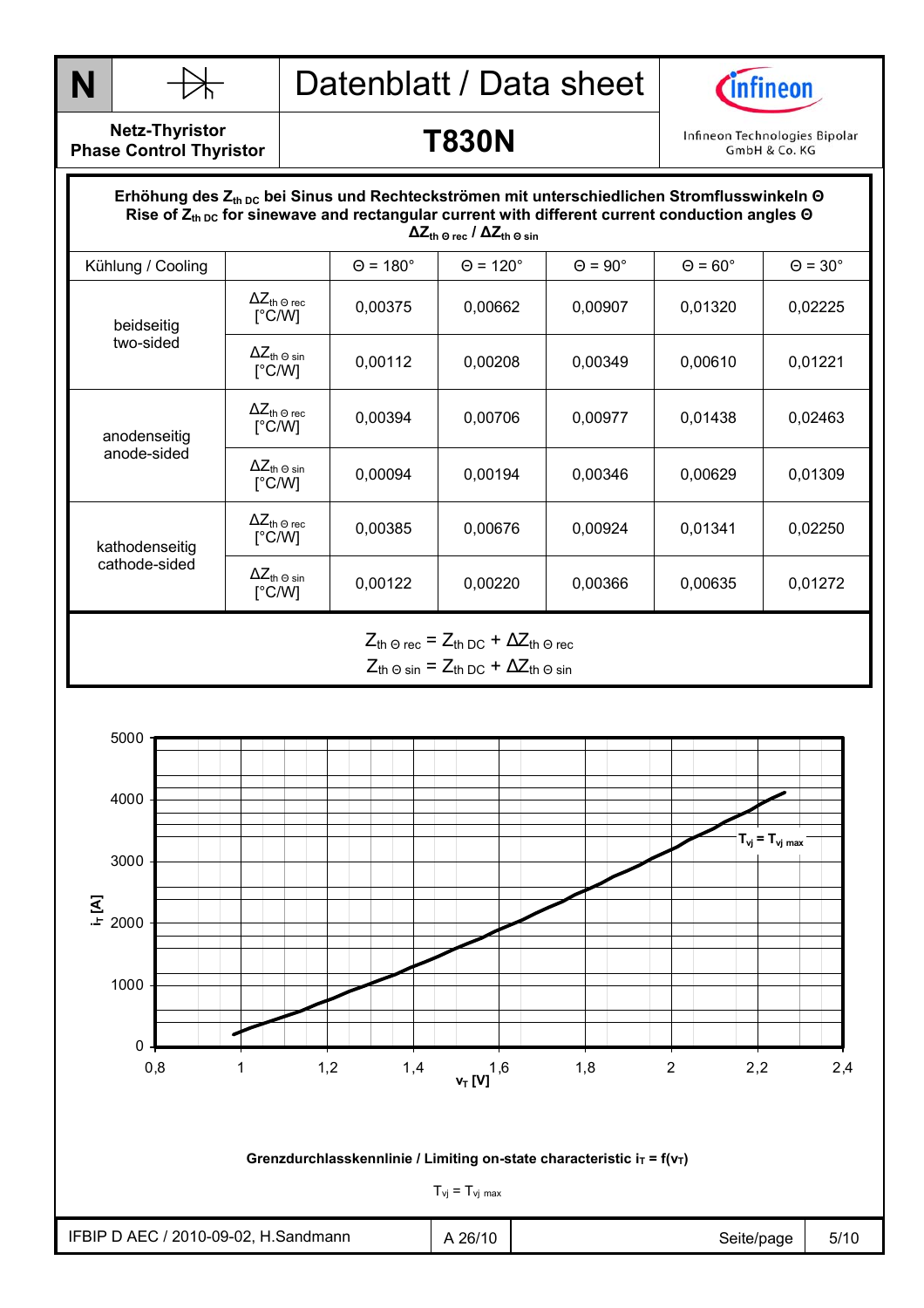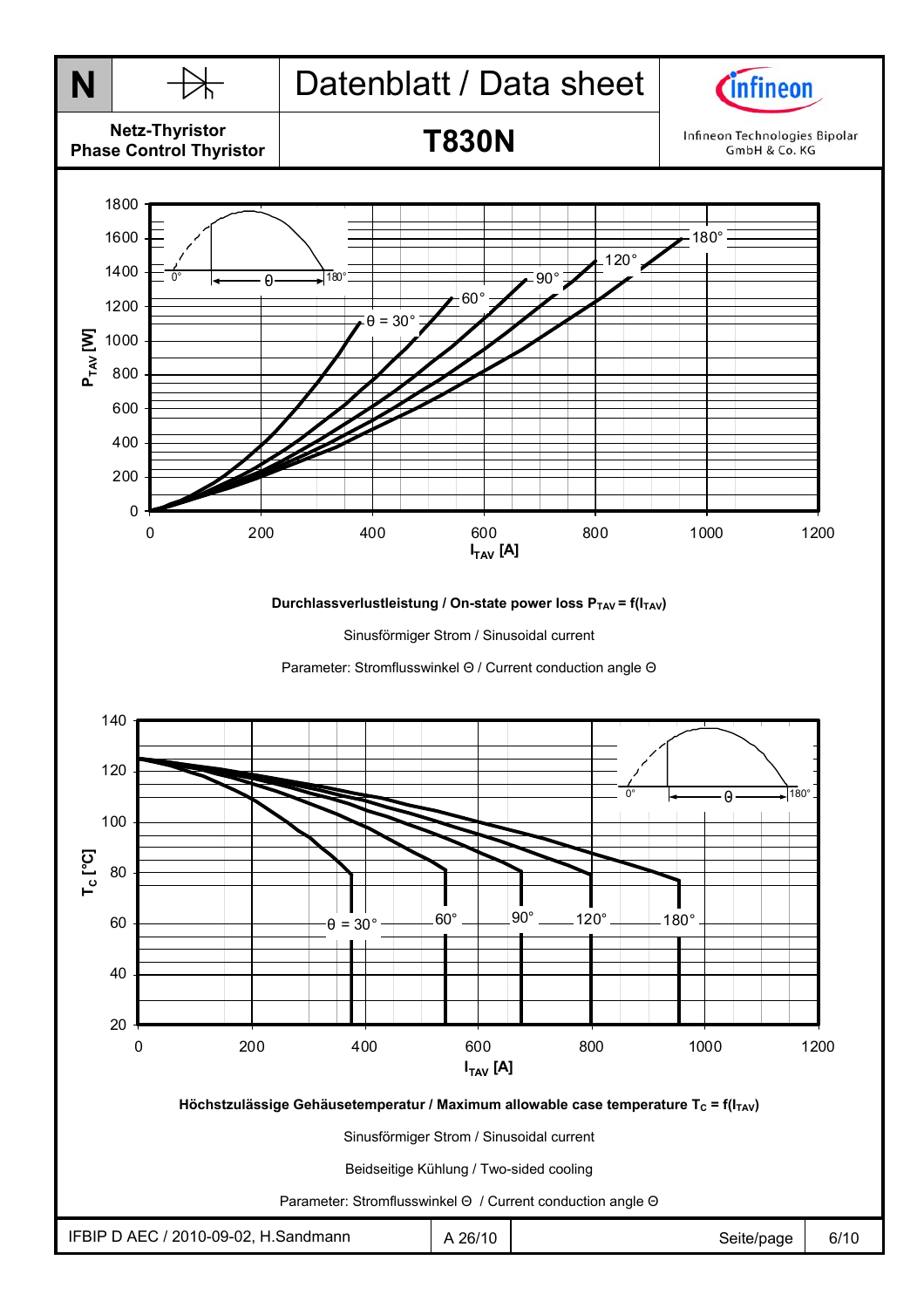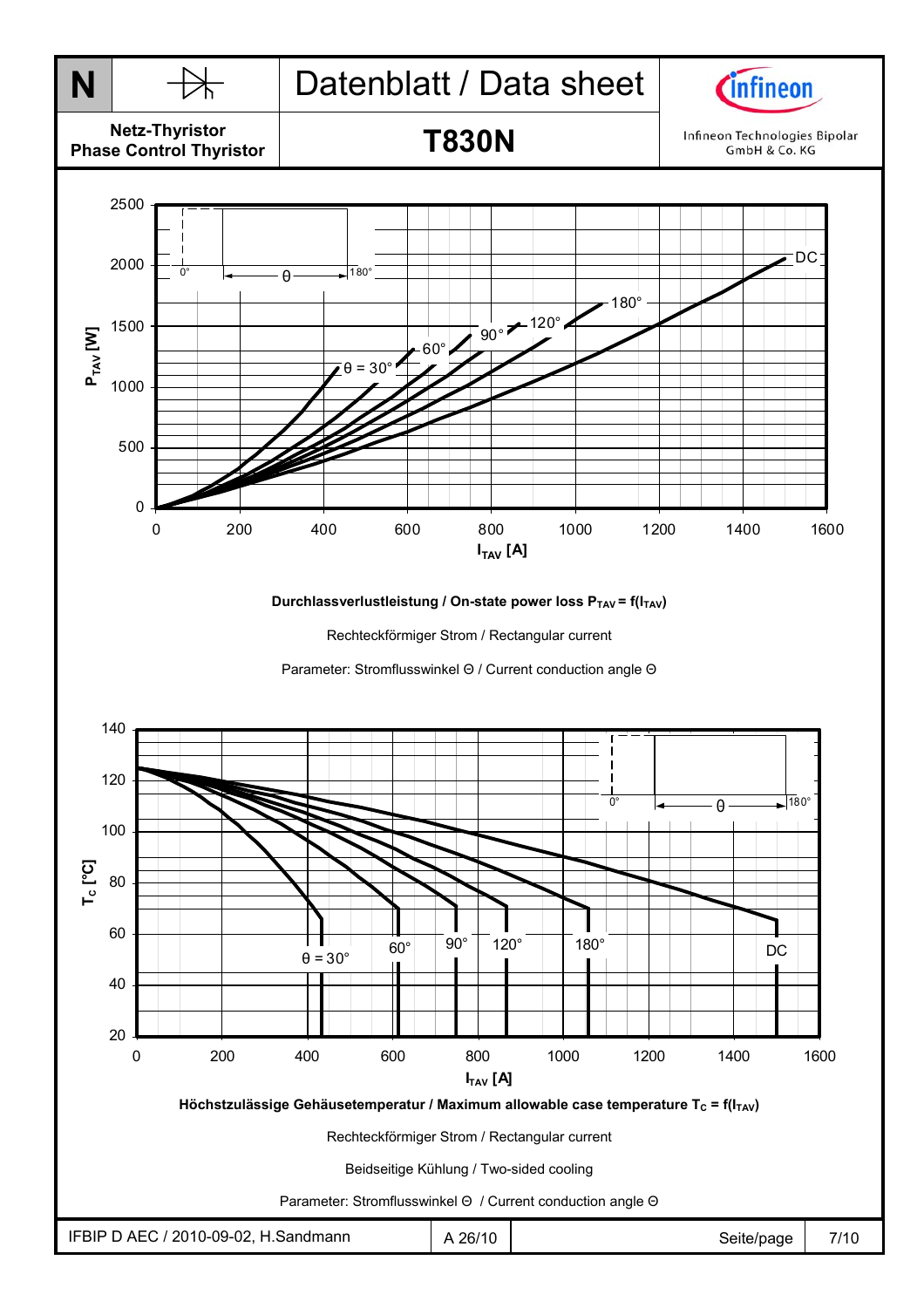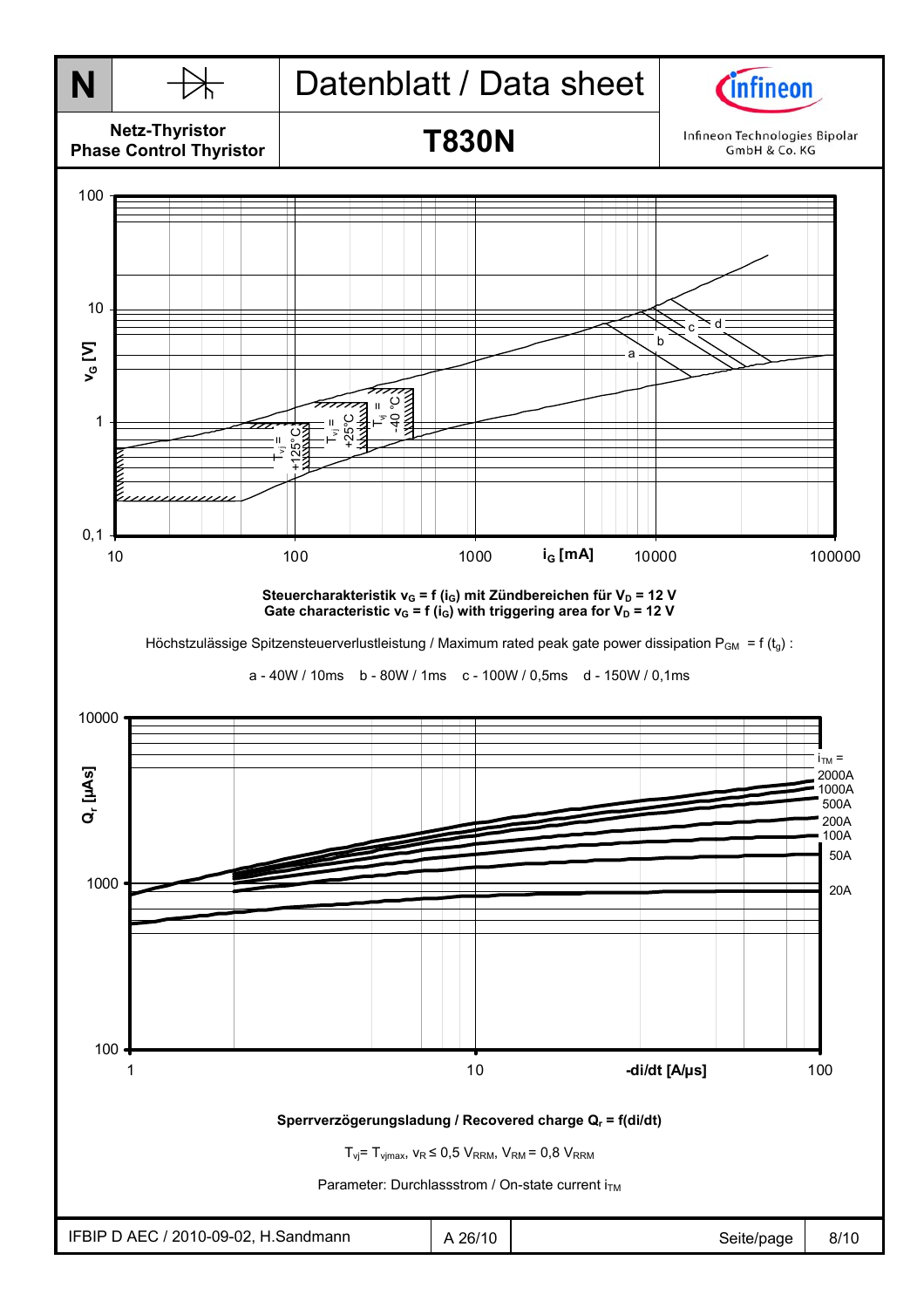